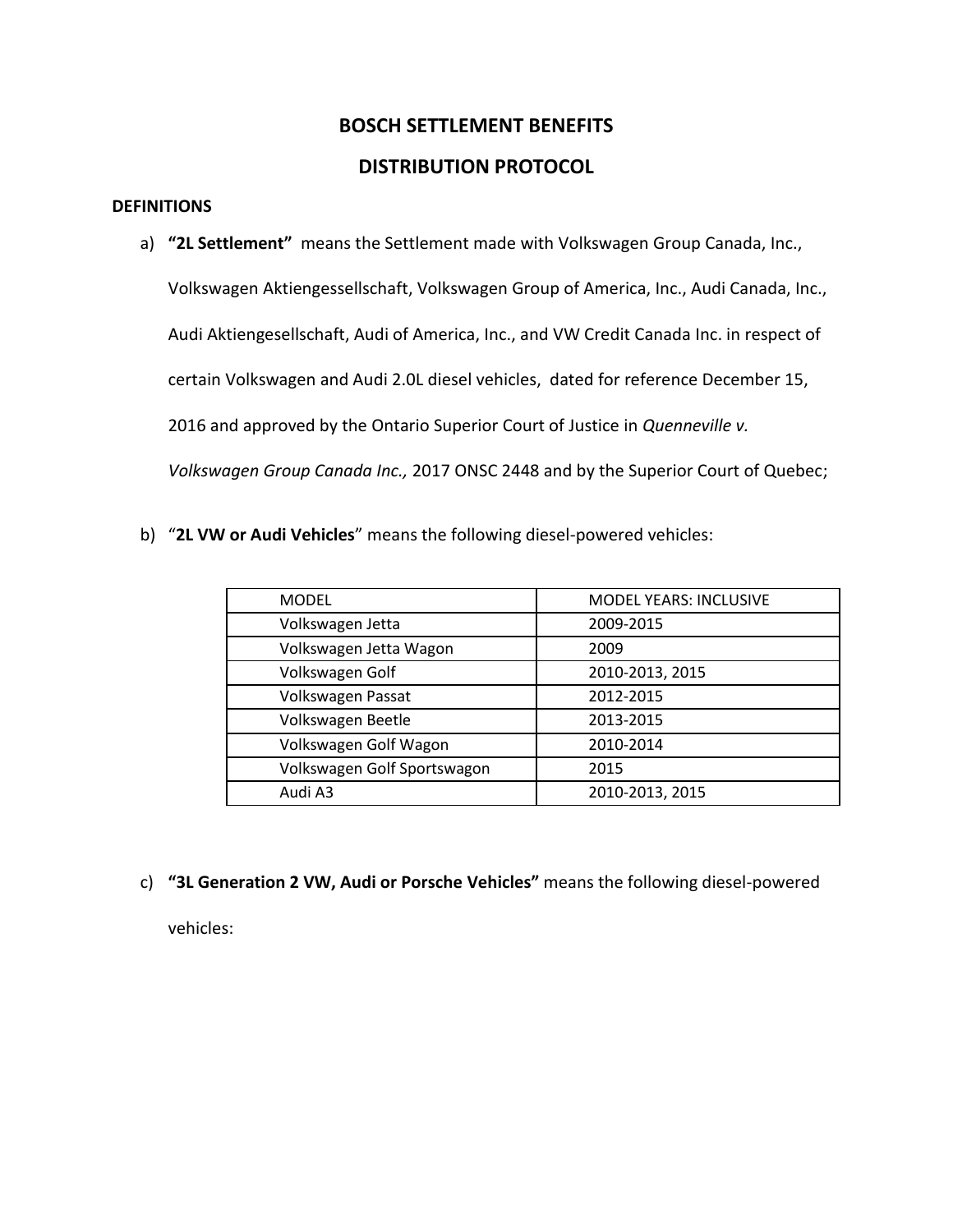| <b>MODEL</b>                 | <b>MODEL YEARS: INCLUSIVE</b> |
|------------------------------|-------------------------------|
| Audi A6, A7, A8, A8L, and Q5 | 2014-2016                     |
| Audi Q7                      | 2013-2015                     |
| Porsche Cayenne              | 2013-2016                     |
| Volkswagen Touareg           | 2013-2016                     |

- d) **"3L Settlement"** means the Settlement made with Volkswagen Group Canada, Inc., Volkswagen Aktiengessellschaft, Volkswagen Group of America, Inc., Audi Canada, Inc., Audi Aktiengesellschaft, Audi of America, Inc., VW Credit Canada Inc., Porsche Cars Canada Ltd., Porsche Financial Services Canada, Porsche Cars North America, Inc., Dr. Ing. H.C.F. Porsche Aktiengesellschaft and Porsche Enterprises Incorporated in respect of certain Volkswagen, Audi and Porsche 3.0L diesel vehicles, dated for reference January 9, 2018 and approved by the Ontario Superior Court of Justice in *Quenneville v. Volkswagen Group Canada Inc.,* 2018 ONSC 2516 and by the Superior Court of Quebec;
- e) **"3L VW, Audi or Porsche vehicles"** means the following diesel-powered vehicles:

| <b>MODEL</b>                 | MODEL YEARS: INCLUSIVE |
|------------------------------|------------------------|
| Audi A6, A7, A8, A8L, and Q5 | 2014-2016              |
| Audi Q7                      | 2009-2015              |
| Porsche Cayenne              | 2013-2016              |
| Volkswagen Touareg           | 2009-2016              |

f) **"Approval Notice"** means the notice that informs Bosch Settlement Class Members of the approval of the Bosch Settlement Agreement, as approved by the Court.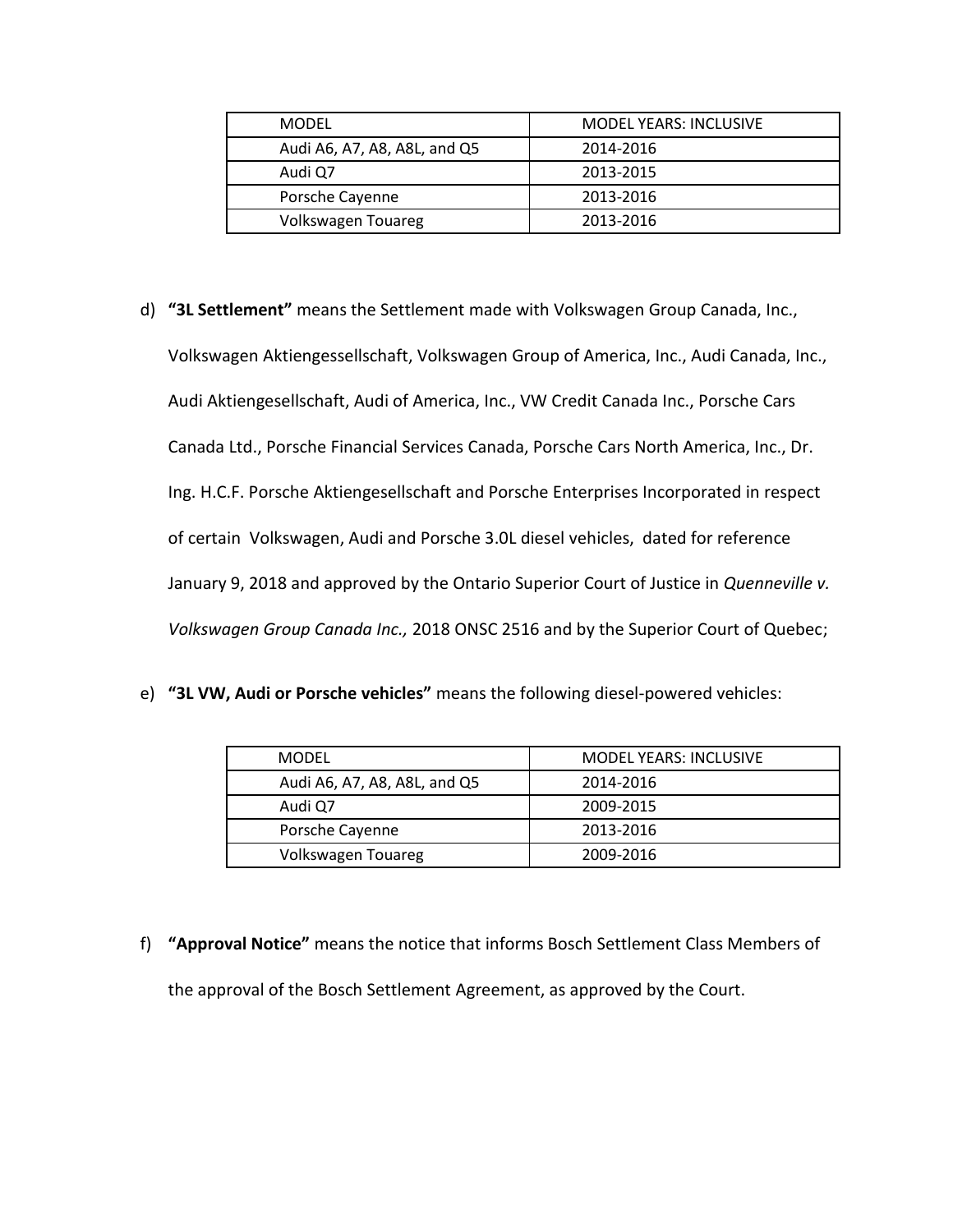- **g) "Bosch Settlement Fund"** means the amount paid by Bosch in connection with the Bosch Settlement Agreement, minus any court-approved legal or administration fee or expenses, including applicable taxes.
- h) "**Class Counsel**" means the law firms appointed to represent the Bosch Settlement Class.
- i) **"Court"** means the Ontario Superior Court of Justice.
- j) **"Extended Warranty"** means the extended vehicle warranties and/or vehicle service contracts or plans purchased from authorized VW or Audi dealerships in Canada in respect of vehicles that were surrendered in exchange for Buyback or Buyback with Trade-in benefits in the 2L Settlement;
- k) **"Extended Warranty Claims Form"** means the claim form that must be submitted by Eligible 2L Extended Warranty Claimants in order to make a claim for the unused Extended Warranty in respect of a vehicle they owned and that was surrendered to obtain a Buyback or Buyback with Trade-In benefit in the 2L Settlement (the "**Extended Warranty Claim"**);
- l) **"Extended Warranty Claims Period"** means the period of time during which Extended Warranty Claims must be submitted to, and received by, the Claims Administrator, which period is calculated as 3 months from the first publication of the Approval Notice.
- m) **"Extended Warranty Payment Pool"** means the portion of the Settlement Fund that is allocated to satisfy Extended Warranty Claims, and which shall be the sum of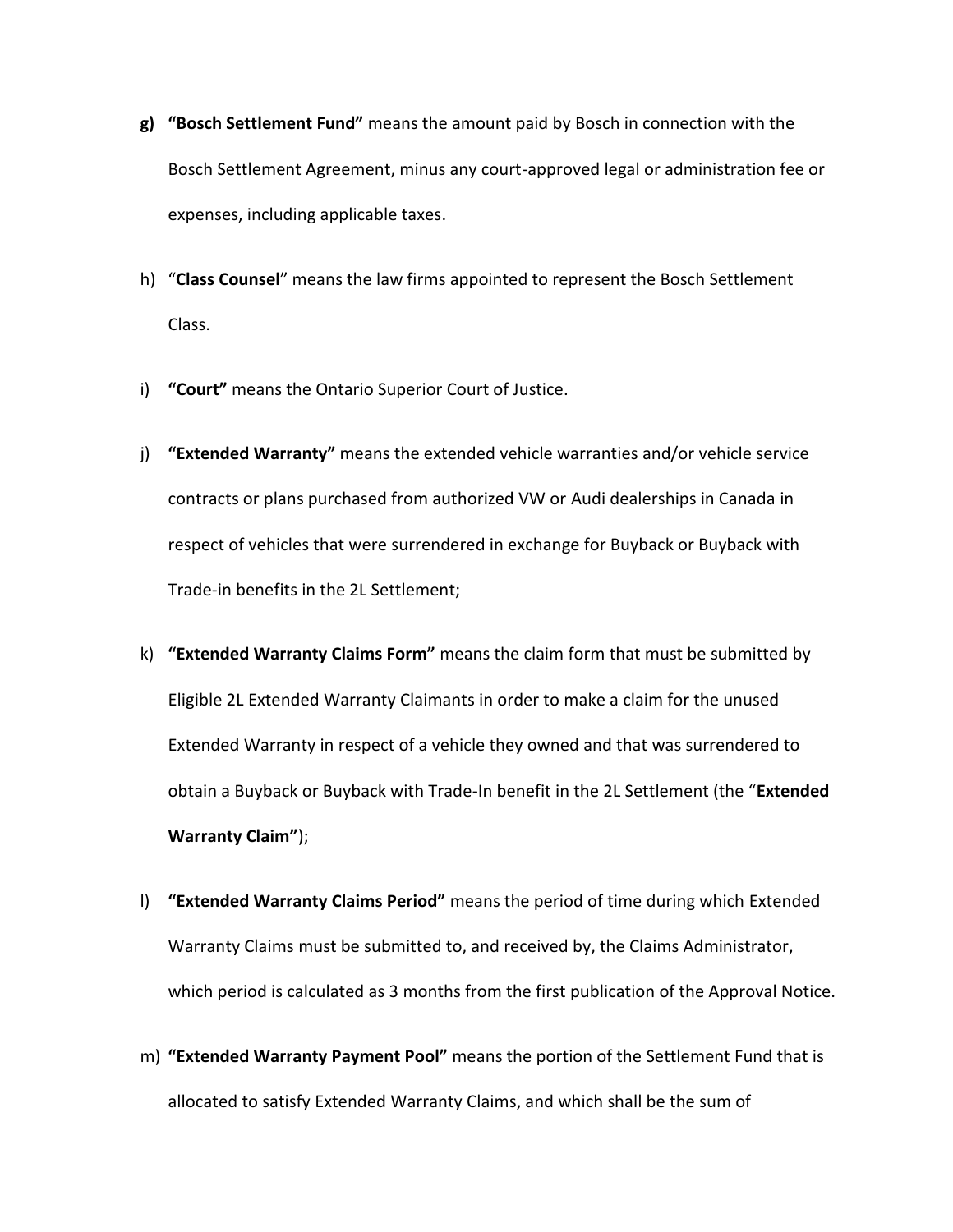\$1,000,000 (one million Canadian dollars), plus any amounts from the Bosch Settlement Fund that were not used to make Direct Benefit Payments, and any unused or undeliverable Direct Benefit Payments that are forfeited in accordance with this Distribution Protocol.

# **A. PRINCIPLES OF DISTRIBUTION**

- 1. There have been two class action settlements in Canada related to the emissions of certain 2009-2016 Volkswagen, Audi or Porsche diesel vehicles for the benefit of owners and lessees:
	- a. The 2L Settlement; and
	- b. The 3L Settlement.
- 2. A number of different benefits were made available to persons who were eligible settlement class members in the 2L or 3L Settlement (the "**2&3L Settlement Class Members**").
- 3. All Bosch Settlement Class Members were also 2&3L Settlement Class Members, and had an opportunity to claim benefits through the 2L Settlement and the 3L Settlement. However, some would not have not received full compensation for recoverable losses. The benefits available pursuant to the Bosch Settlement Agreement are designed to be payable in addition to the benefits made available pursuant to the 2L Settlement and the 3L Settlement.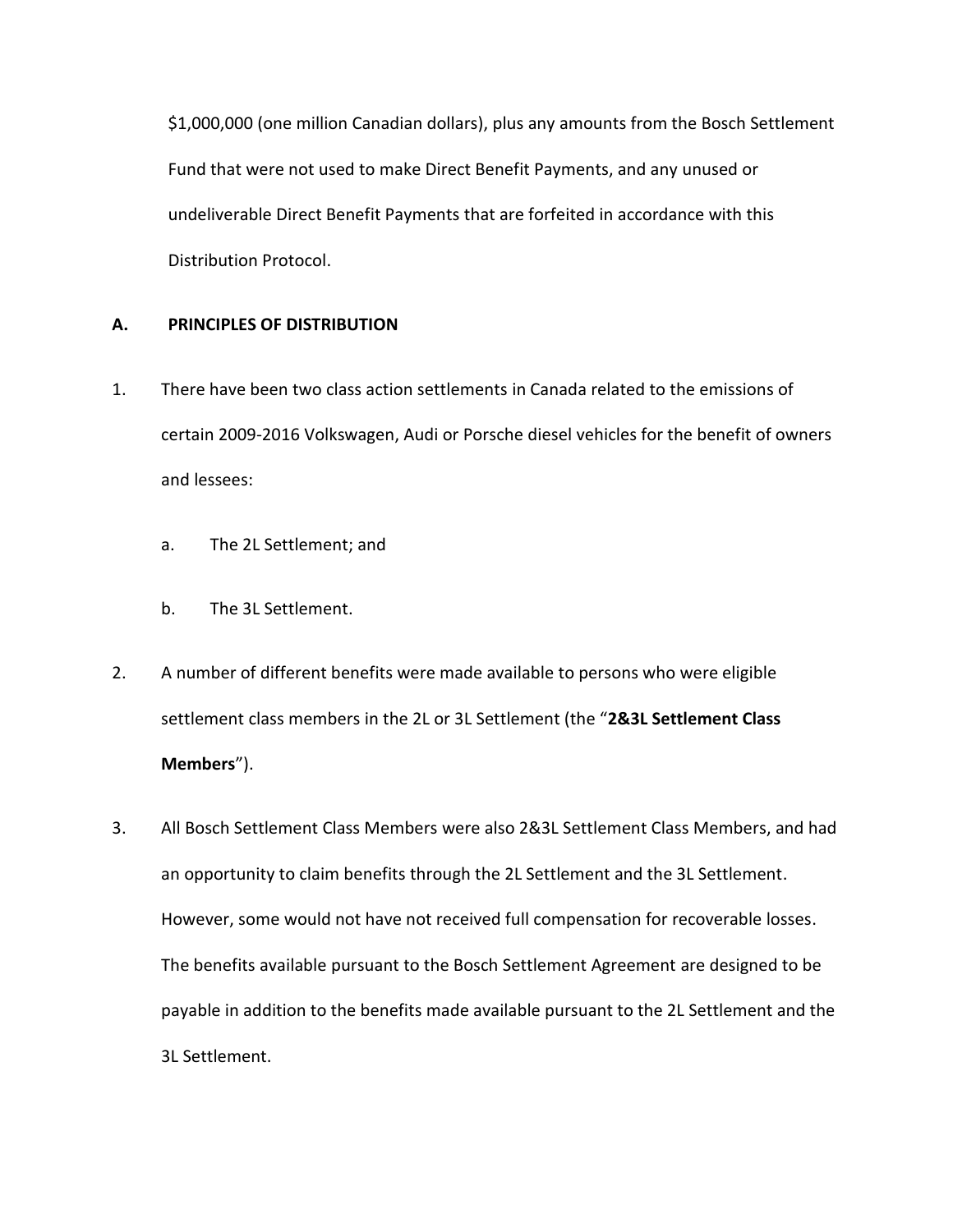- 5. It is the goal of this Distribution Protocol to identify categories of Bosch Settlement Class Members who, despite submitting a timely claim and doing all that was required to claim benefits pursuant to the 2L Settlement or 3L Settlement, may not have been fully compensated for their recoverable losses (the "**Bosch Eligible Claimants"**). Those Bosch Eligible Claimants will be eligible for additional compensation in the Bosch Settlement Agreement in accordance with this Distribution Protocol.
- 6. It is a further goal of this Distribution Protocol to make the most efficient use of the Bosch Settlement Fund, and to the extent possible, minimize administration costs to direct the greatest portion of those funds to compensating Bosch Eligible Claimants.

#### **B. BOSCH ELIGIBLE CLAIMANTS**

- 7. Keeping in mind the goals of this Distribution Protocol, as set out in paragraphs 5 and 6 above, Class Counsel has identified, with the assistance of expert evidence obtained in connection with the negotiation and approval of the 2L Settlement and the 3L Settlement, and through independent expert assistance and other data obtained through the mediation process and in this litigation, four categories of Bosch Eligible Claimants who will be eligible to receive additional compensation pursuant to the Bosch Settlement Agreement, as follows:
	- a. Eligible 3L Gen 2 Lessees: Bosch Settlement Class Members who leased 3L Generation 2 VW, Audi or Porsche Vehicles and who received Lessee benefits in relation to those vehicles pursuant to the 3L Settlement;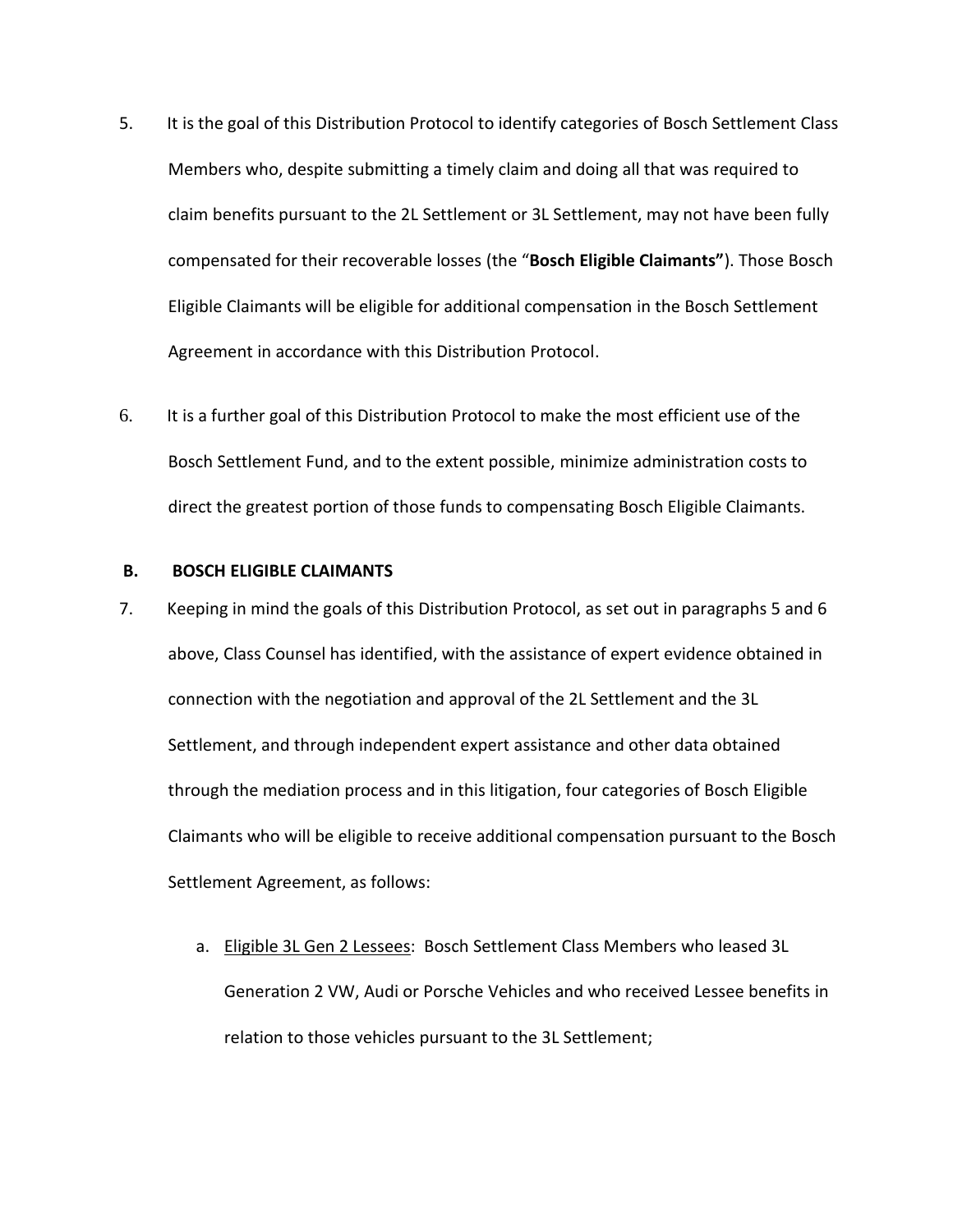- b. Eligible 2L Sellers: Bosch Settlement Class Members who owned 2L VW or Audi Vehicles as of September 18, 2015 but sold their eligible vehicles before January 4, 2017, and for that reason received 2L Settlement benefits as "Sellers" rather than "Owners";
- c. Eligible 3L Sellers: Bosch Settlement Class Members who owned 3L VW, Audi or Porsche Vehicles as of November 2, 2015 but sold their eligible vehicles before January 17, 2018 and for that reason received 3L Settlement benefits as "Sellers" rather than "Owners"; and
- d. Eligible 2L Extended Warranty Claimants: Bosch Settlement Class Members who successfully claimed a Buyback or Buyback with Trade-In benefit pursuant to the 2L Settlement, and at the time they surrendered their 2L VW or Audi Vehicle, had an unused portion of Extended Warranty coverage for the surrendered vehicle which could not be transferred to another vehicle and for which compensation was not made available pursuant to the 2L Settlement.

## **C. ALLOCATION OF BENEFITS**

- 8. There will be two types of payments made pursuant to the Bosch Settlement Agreement:
	- a. Direct Benefit Payments, which will be automatically made to Eligible 3L Gen 2 Lessees, Eligible 2L Sellers and Eligible Sellers based on records from the implementation of the 2L Settlement or 3L Settlement, as the case may be, without the need to submit a claim form, in the following amounts: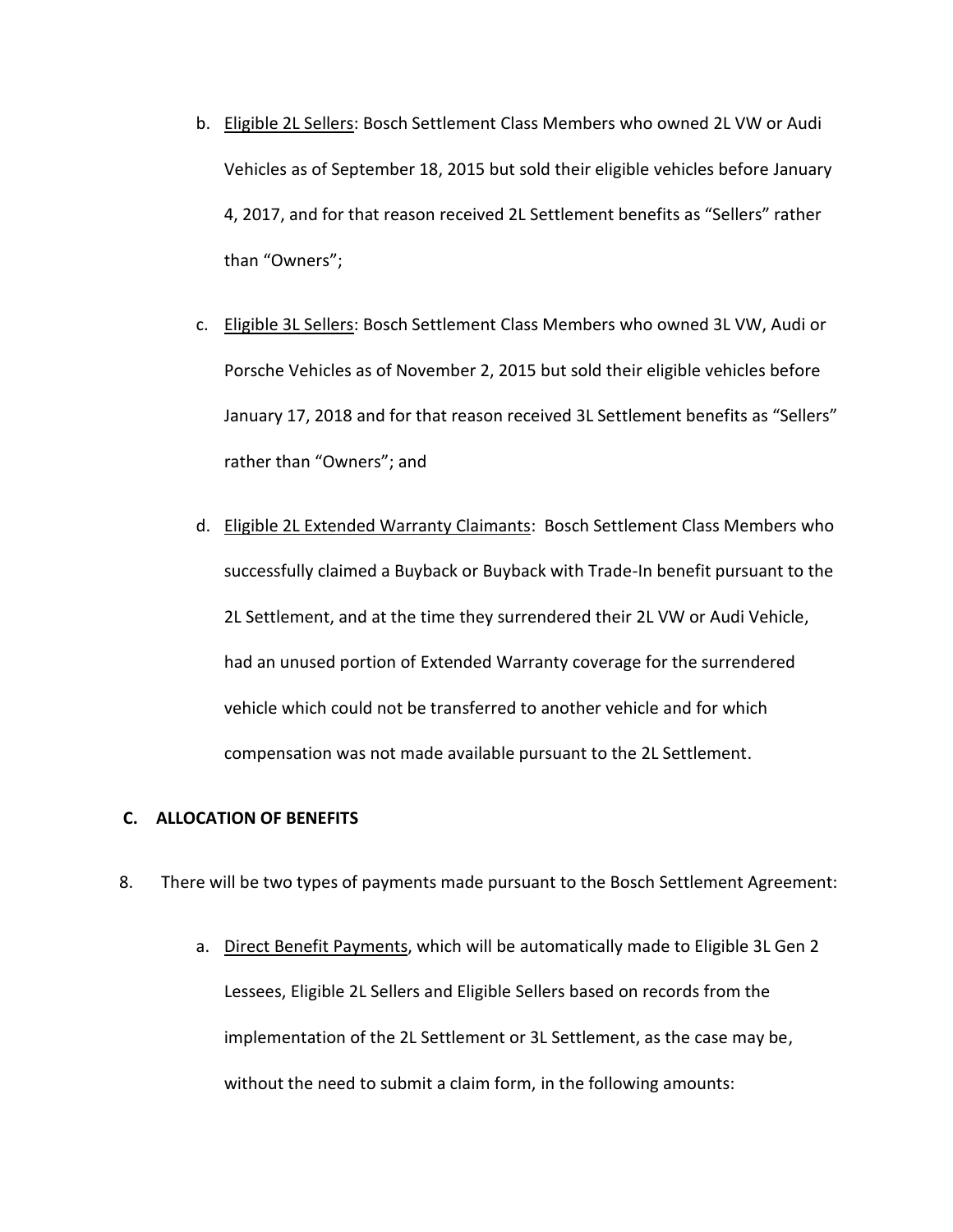- i. 3L Gen 2 Lessees will receive \$1,000 for each vehicle in respect of which they received an Eligible Lessee of Generation 2 Vehicle payment pursuant to the 3L Settlement (the "3L Gen 2 Lessee Payment");
- ii. 2L Eligible Sellers will receive \$750 for each vehicle in respect of which they received an Eligible Seller payment pursuant to the 2L Settlement (the "2L Seller Payment"); and
- iii. 3L Eligible Sellers will receive \$2,500 for each vehicle in respect of which they received an Eligible Seller payment pursuant to the 3L Settlement (the "3L Seller Payment").
- b. Claimed Warranty Payments, which will be made to Eligible 2L Extended Warranty Claimants who make a valid Extended Warranty Claim during the Extended Warranty Claims Period. These Eligible 2L Extended Warranty Claimants will each receive a pro-rata share of the amounts available for distribution in the Extended Warranty Payment Pool, calculated by allocating a notional entitlement of \$100 for each period of up to 12 months of unused Extended Warranty coverage remaining at the surrender of their 2L Vehicles (the "**Extended Warranty Notional Entitlement**"), up to a maximum payment of \$500 per Extended Warranty Claim.
- 9. Persons who were eligible to claim, but did not claim or did not obtain the benefits claimed pursuant to the 2L Settlement or the 3L Settlement are not Bosch Eligible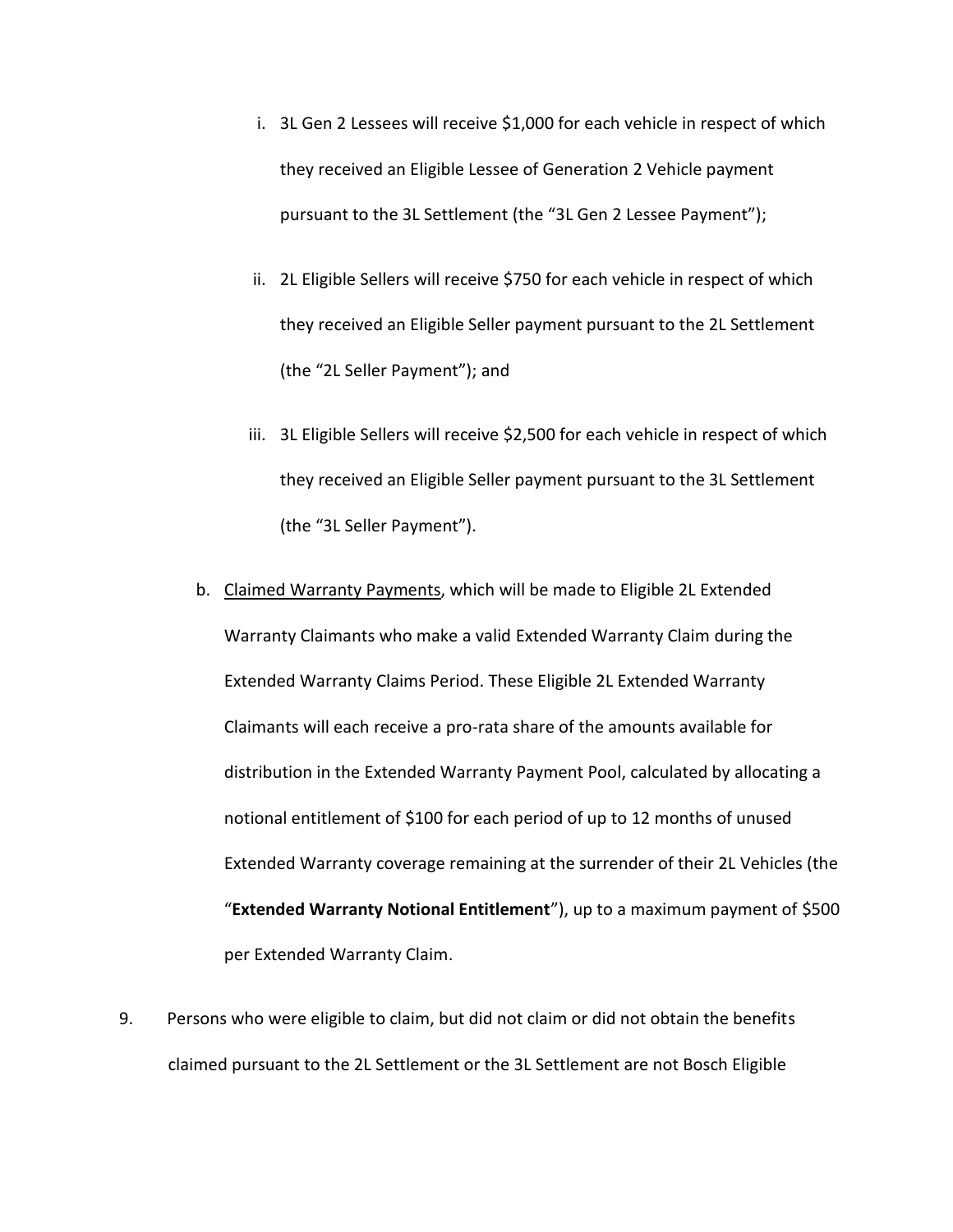Claimants and will not be entitled to receive any benefits pursuant to the Bosch Settlement Agreement.

# **D. PAYMENT OF BENEFITS TO BOSCH ELIGIBLE CLAIMANTS**

- 10. During the Extended Warranty Claims Period, the Claims Administrator will:
	- a. Compile the necessary information to make Direct Benefit Payments to 3L Gen 2 Lessees, 2L Eligible Sellers and 3L Eligible Sellers, including the most recent contact information for each claimant in connection with the implementation of the 2L Settlement or the 3L Settlement;
	- b. Update the contact information of Bosch Eligible Claimants based on updated records from Class Counsel, or upon receipt of a direct request from a Bosch Eligible Claimant;
	- c. Report to Class Counsel on the anticipated Direct Benefit Payments that will be made to 3L Gen 2 Lessees, 2L Eligible Sellers and 3L Eligible Sellers, and on the amounts in the Settlement Bosch Fund expected to remain available for distribution to Eligible 2L Extended Warranty Claimants; and
	- d. On an as-received basis, review and evaluate the Extended Warranty Claims and calculate the Extended Warranty Notional Entitlement of each Eligible 2L Extended Warranty Claimant.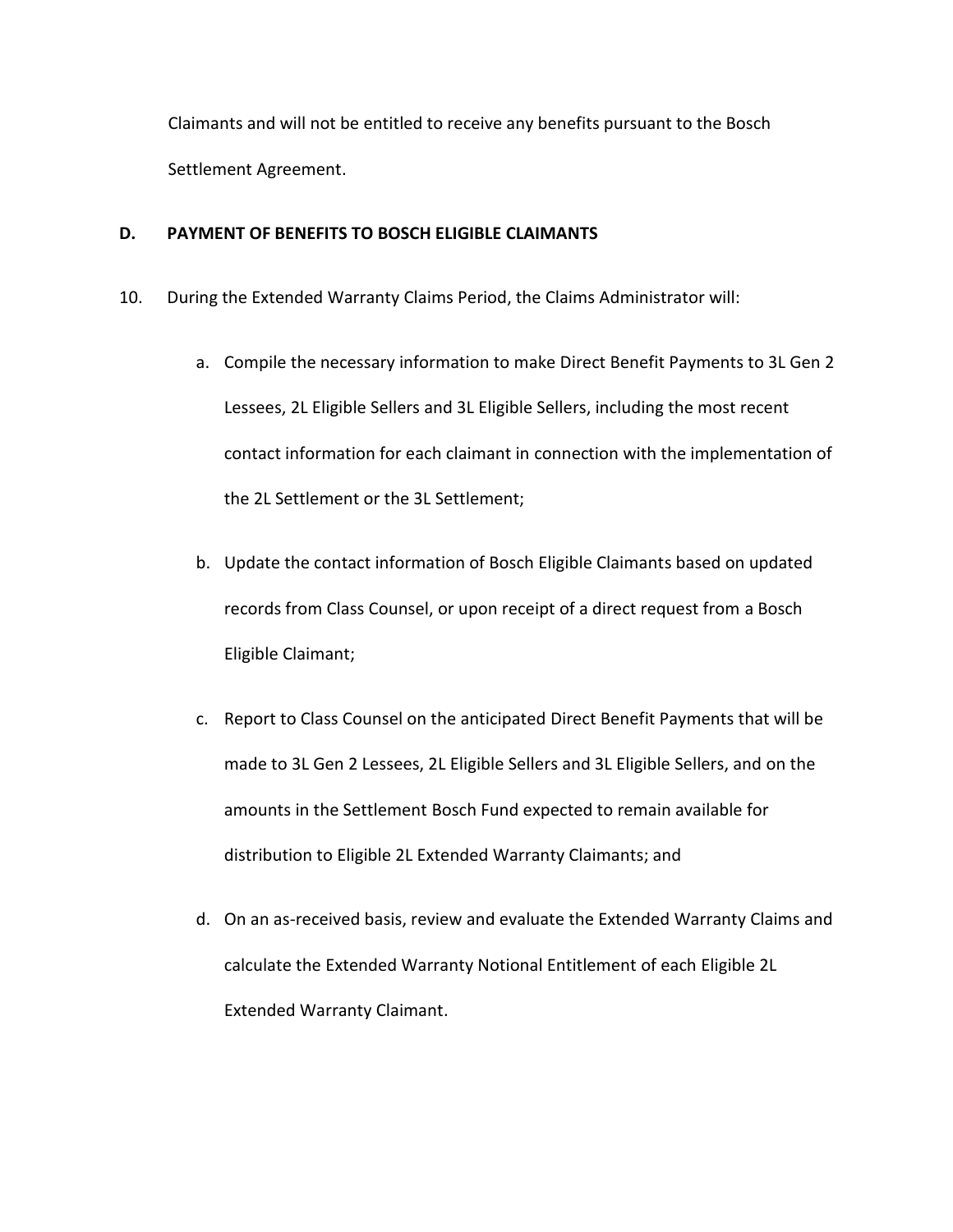#### **Direct Benefit Payments**

- 11. There will be no claims process in connection with the payment of Direct Benefit Payments to Eligible 3L Gen 2 Lessees, 2L Eligible Sellers and 3L Eligible Sellers.
- 12. As soon as possible after the end of the Extended Warranty Claims Period, the Claims Administrator will make all Direct Benefit Payments by mailing cheques to Eligible 3L Gen 2 Lessees, 2L Eligible Sellers and 3L Eligible Sellers who, based on the Claims Administrator's review of records that it already has or that VW provides, received the corresponding Eligible Lessee or Eligible Seller benefits in the 2L Settlement or in the 3L Settlement.
- 13. The Direct Benefit Payments will be accompanied by a letter, in a form approved by Class Counsel, explaining the payment and advising Bosch Eligible Claimant that cheques that remain uncashed after 6 months will be deemed forfeited and will be transferred to the Extended Warranty Payment Pool (the "Direct Benefit Payment Letter").
- 14. Bosch Settlement Class Members who received a Generation 2 Lessee Payment or an Eligible Seller Payment in the 2L Settlement or the 3L Settlement but who do not receive a cheque for a Direct Benefit Payment within 60 days from the end of the Extended Warranty Claims Period may complain to the Claims Administrator within 75 days from the end of the Extended Warranty Claims Period.
- 15. If the Claims Administrator determines that there was an error and additional Bosch Eligible Claimants should receive a Direct Benefit Payment, or that a Direct Benefit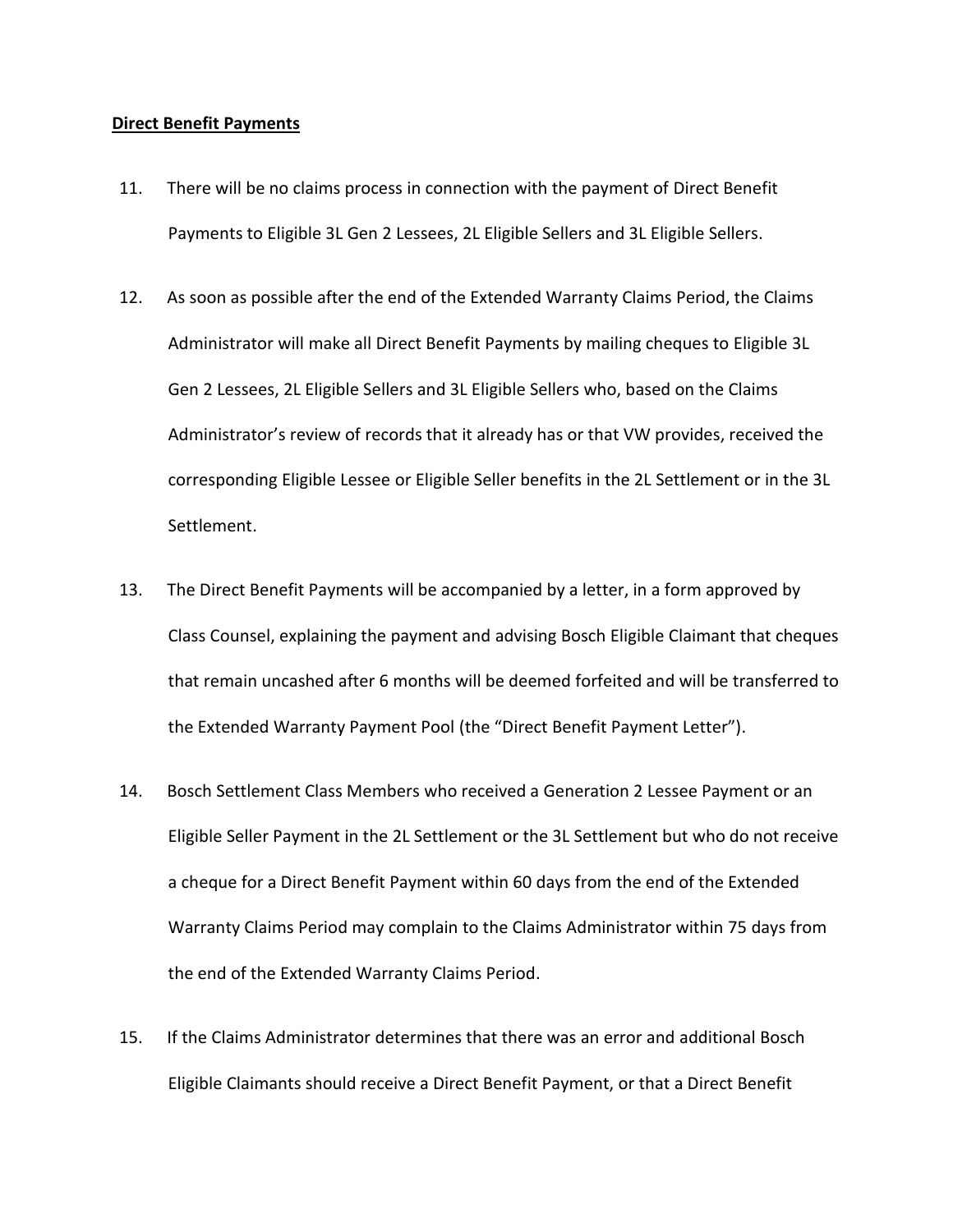Payment was sent to an incorrect address, the Claims Administrator will make the necessary arrangements to make or reissue the Direct Benefit Payment, as the case may be, within 2 weeks from receipt of the complaint from the Bosch Eligible Claimant, which payment will be accompanied by a new or revised Direct Benefit Payment Letter. If however the Claims Administrator determines those persons are not Bosch Settlement Class Members or did not receive a Generation 2 Lessee Payment or an Eligible Seller Payment in the 2L Settlement or the 3L Settlement, the decision of the Claims Administrator will be affirmed.

# **Claimed Warranty Payments**

- 16. Claimed Warranty Payments will be made to Eligible 2L Extended Warranty Claimants who, within the Extended Warranty Claims Period, submit to the Claims Administrator a signed and completed Extended Warranty Claim Form with full contact information, including email address where available, accompanied by proof that (a) the Eligible 2L Extended Warranty Claimant purchased Extended Warranty coverage for the surrendered 2L Vehicle, and (b) at the time of surrender of the 2L Vehicle, there remained an unused portion of the Extended Warranty coverage (collectively, the "Extended Warranty Criteria").
- 17. To the extent a Bosch Eligible Claimant does not have documents to prove compliance with the Extended Warranty Criteria, he or she must instead ensure that the "Declaration" portion of the Extended Warranty Claim Form includes the following information: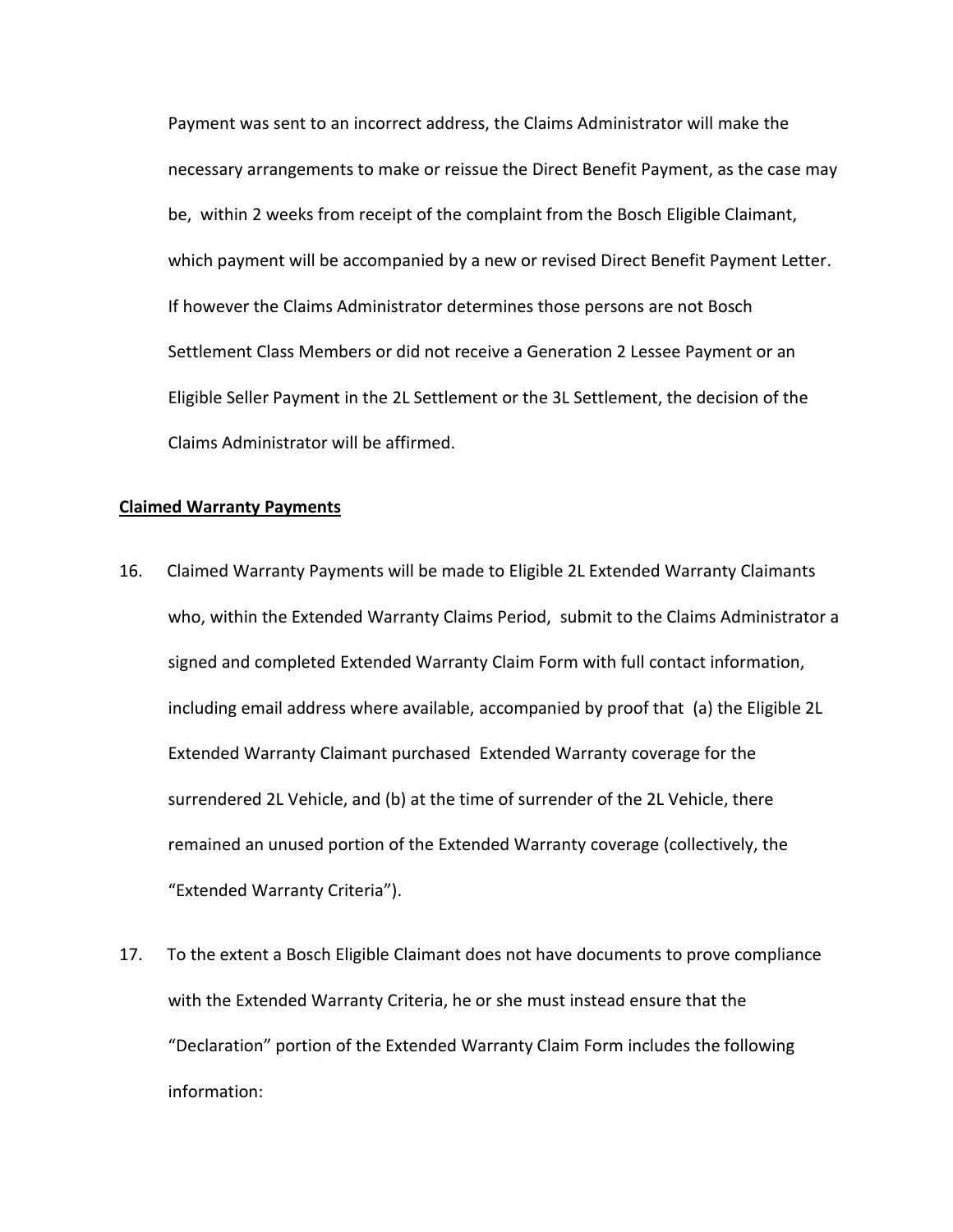- a. The date when the Extended Warranty was purchased;
- b. The name or the location of the VW or Audi authorized dealership where the Extended Warranty was purchased;
- c. The amount paid for the Extended Warranty; and
- d. The original coverage period for the Extended Warranty, and the amount of unused coverage that remained when the vehicle was surrendered in the 2L Settlement.
- 18. For those Bosch Eligible Claimants who have included a valid email in the Extended Warranty Claim, the Claims Administrator will send an email within 2 business days from receipt of the Extended Warranty Claim acknowledging receipt of same. This courtesy email will expressly note that the Extended Warranty Claim has not yet been reviewed and that the determination as to whether it is accepted will be made at a later date.
- 19. The Claims Administrator will have discretion to determine whether a Bosch Eligible Claimant has submitted sufficient proof to meet the Extended Warranty Criteria.
- 20. The Claims Administrator will be at liberty to make any inquiries deemed necessary to verify the information provided by the Bosch Eligible Claimant, and may deny the Extended Warranty Claim if not satisfied that the Extended Warranty Criteria is met.
- 21. Within 30 days from the end of the Extended Warranty Claims Period, the Claims Administrator will: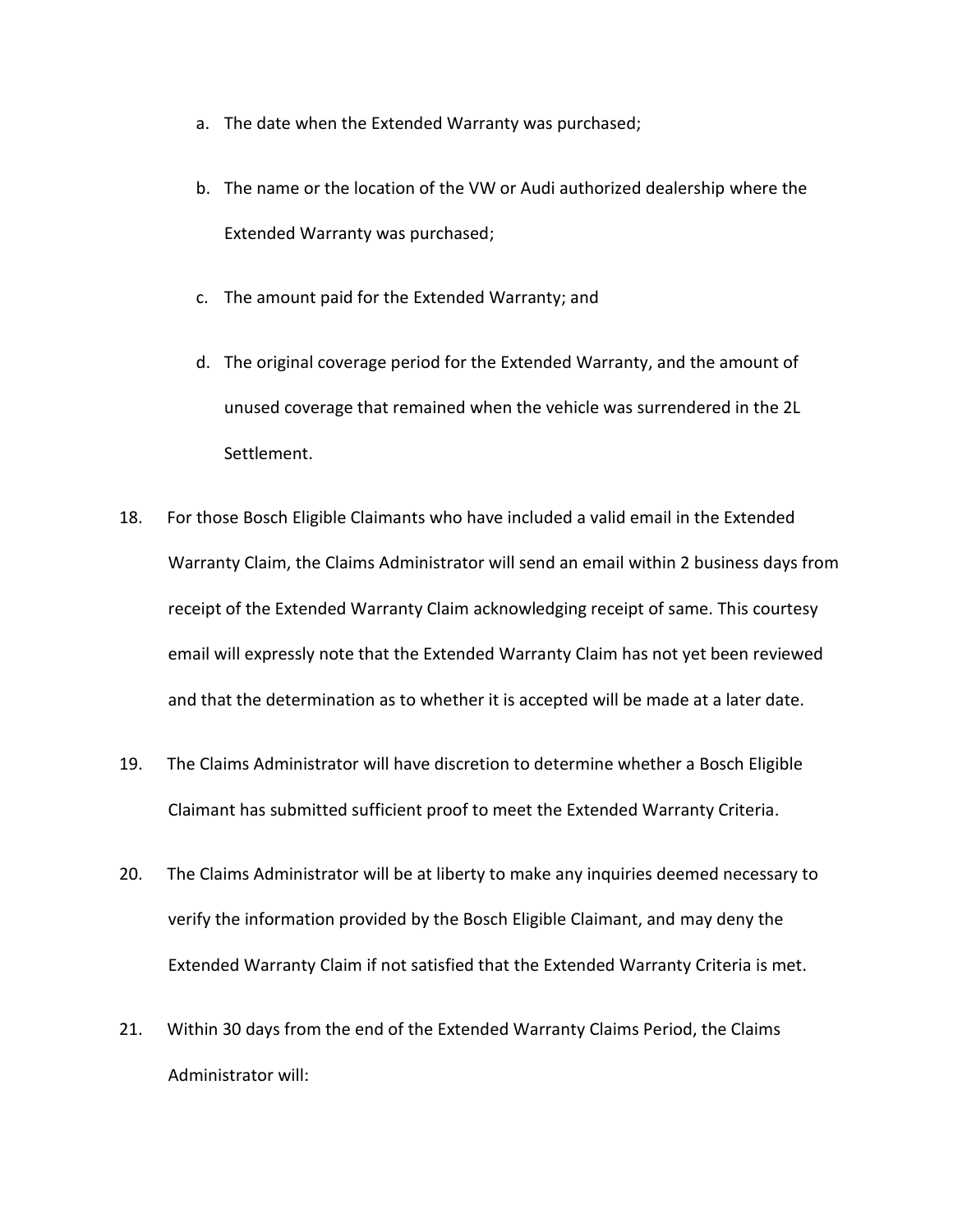- a. report to Class Counsel on the total number of Extended Warranty Claims received, and the total amount expected to be paid in connection with those claims, including if applicable the percentage by which those payments are prorated, and
- b. send a letter, by email wherever possible, to all persons who submitted an Extended Warranty Claim, in a form acceptable to Class Counsel, indicating whether their claims were accepted or denied (the "**Extended Warranty Eligibility Letter**").
- 22. If the Extended Warranty Claim is accepted, the Extended Warranty Eligibility Letter will set out the Notional Extended Warranty Entitlement, indicating that this amount may be increased or reduced depending on the number of approved Extended Warranty Claims and the amounts available in the Extended Warranty Payment Pool. A determination by the Claims Administrator about the Notional Extended Warranty Payment is not reviewable.
- 23. If the Extended Warranty Claim is denied, the Extended Warranty Eligibility Letter will indicate the reasons for the denial. A determination by the Claims Administrator that an Extended Warranty Claim should be denied is reviewable, at the claimant's request, by the Court. A request for review by the Court must be submitted to the Claims Administrator within 4 weeks from the date of the Extended Warranty Eligibility Letter, accompanied by an up to 3 page letter setting out the claimant's views and any supporting documents.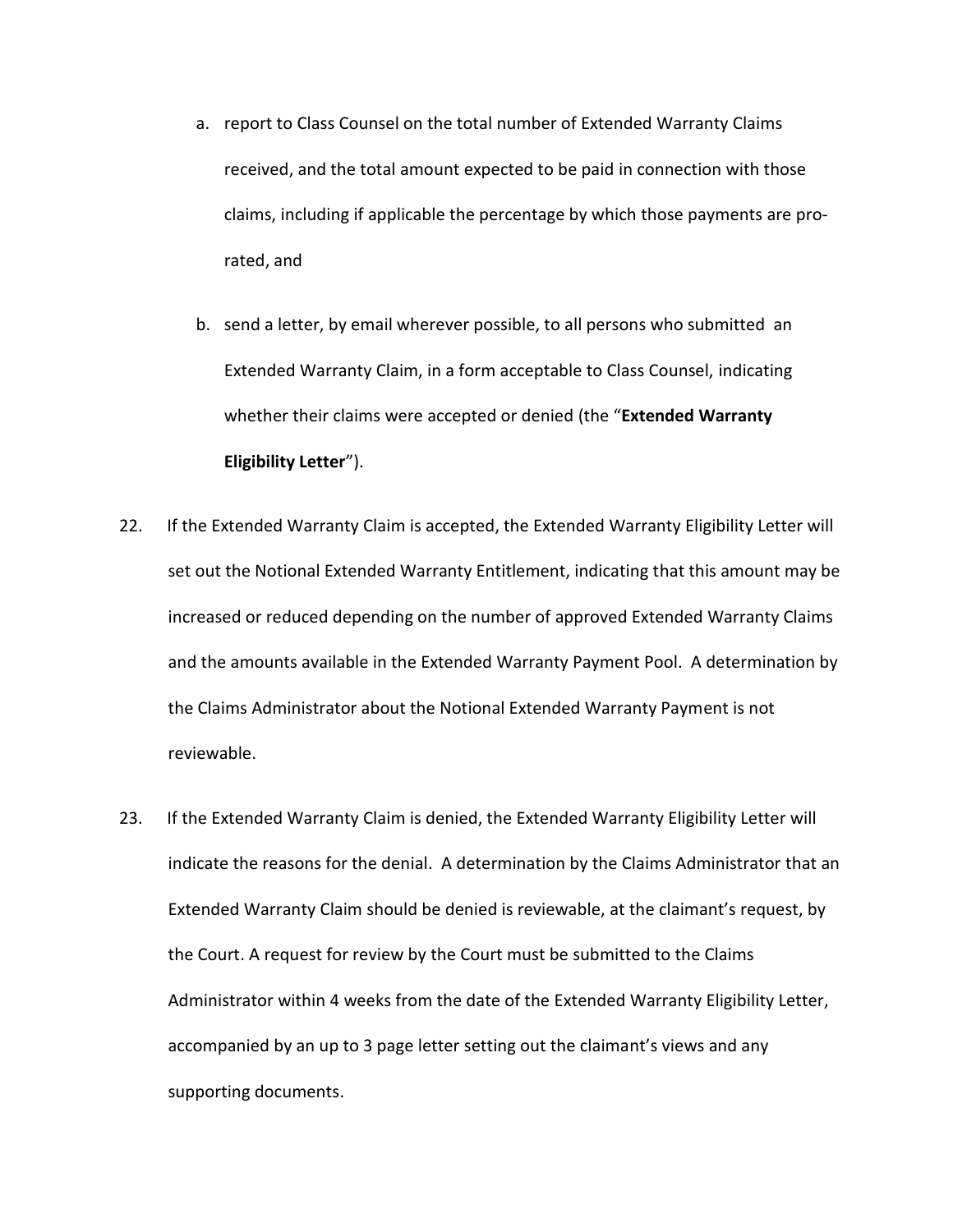- 24. All requests for review received by the Claims Administrator with respect to the denial of an Extended Warranty Claim will be delivered to Class Counsel, who will then review the material, prepare a summary of the disputes, and deliver the material to the Court for determination. Unless the Court directs otherwise, the Court will issue a decision in respect of the requests for review without the need for an oral hearing.
- 25. As soon as possible after 6 months from the date of the last Direct Benefit Payment, but not before there is a determination by the Court on any outstanding requests for review of denials of Extended Warranty Claims, the Claims Administrator will:
	- a. report to Class Counsel on the total amount of Direct Payment Benefits that remain undeliverable or uncashed, and transfer these funds to the Extended Warranty Payment Pool;
	- b. taking into account any additional amounts made available in the Extended Warranty Payment Pool, calculate the final amount payable in respect of Extended Warranty Claims to each 2L Extended Warranty Claimant;
	- c. report to Class Counsel on the overall adjustments made to the Claimed Warranty Payments, and seek approval of the form of letter to be sent to Eligible 2L Extended Warranty Claimants explaining the final calculation of their respective Claimed Warranty Payments (the "**Extended Warranty Payment Letter**"); and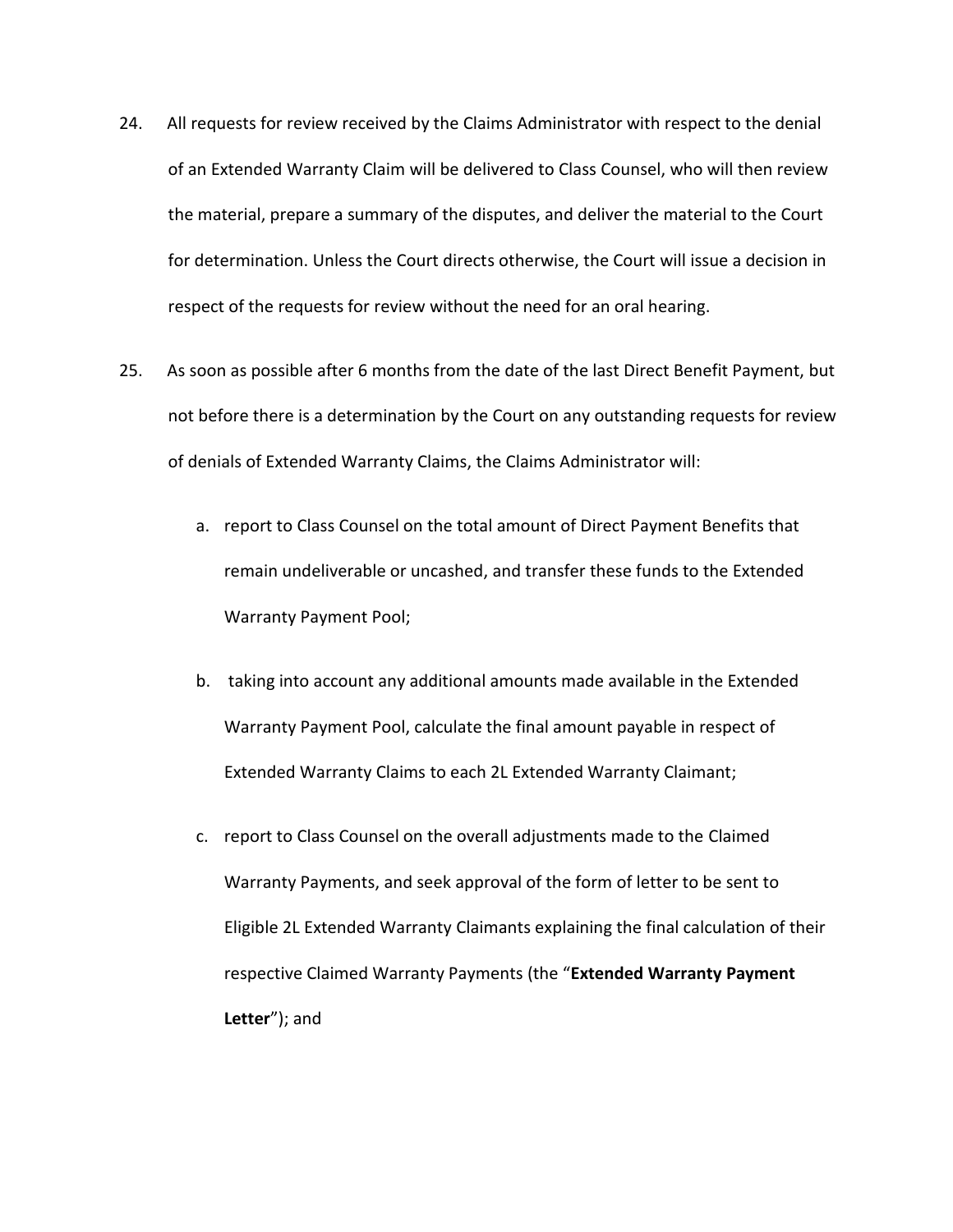d. Make payment of all successful Extended Warranty Claims by mailing cheques to each of those Bosch Eligible Claimants with the Extended Warranty Payment Letter.

# **E. LIMITED REVIEW RIGHTS**

- 26. Other than the right to ask the Court to review the denial of an Extended Warranty Claim as set out in paragraphs 23 and 24 above, there will be no right of appeal from any determinations made by the Claims Administrator.
- 27. Notwithstanding paragraph 26 above, Bosch Eligible Claimants who believe the Claims Administrator made an arithmetic error in the application of the criteria set out in this Distribution Protocol for calculation and payment of benefits may contact the Claims Administrator and ask that the error be rectified within two weeks from receipt of the Direct Benefit Payment Letter or the Extended Warranty Payment Letter. The Claims Administrator will then review the matter, and either affirm the prior determination or make any necessary adjustments. The decision of the Claims Administrator is not subject of further review.

# **F. PAYMENTS AND CORRESPONDENCE**

28. Any payments made or correspondence with Bosch Eligible Claimants pursuant to this Distribution Protocol will be addressed to (a) the most current address available for each Bosch Eligible Claimant in connection with the 2L Settlement or 3L Settlement, or (b) upon receipt of updated contact information from Class Counsel or from the Bosch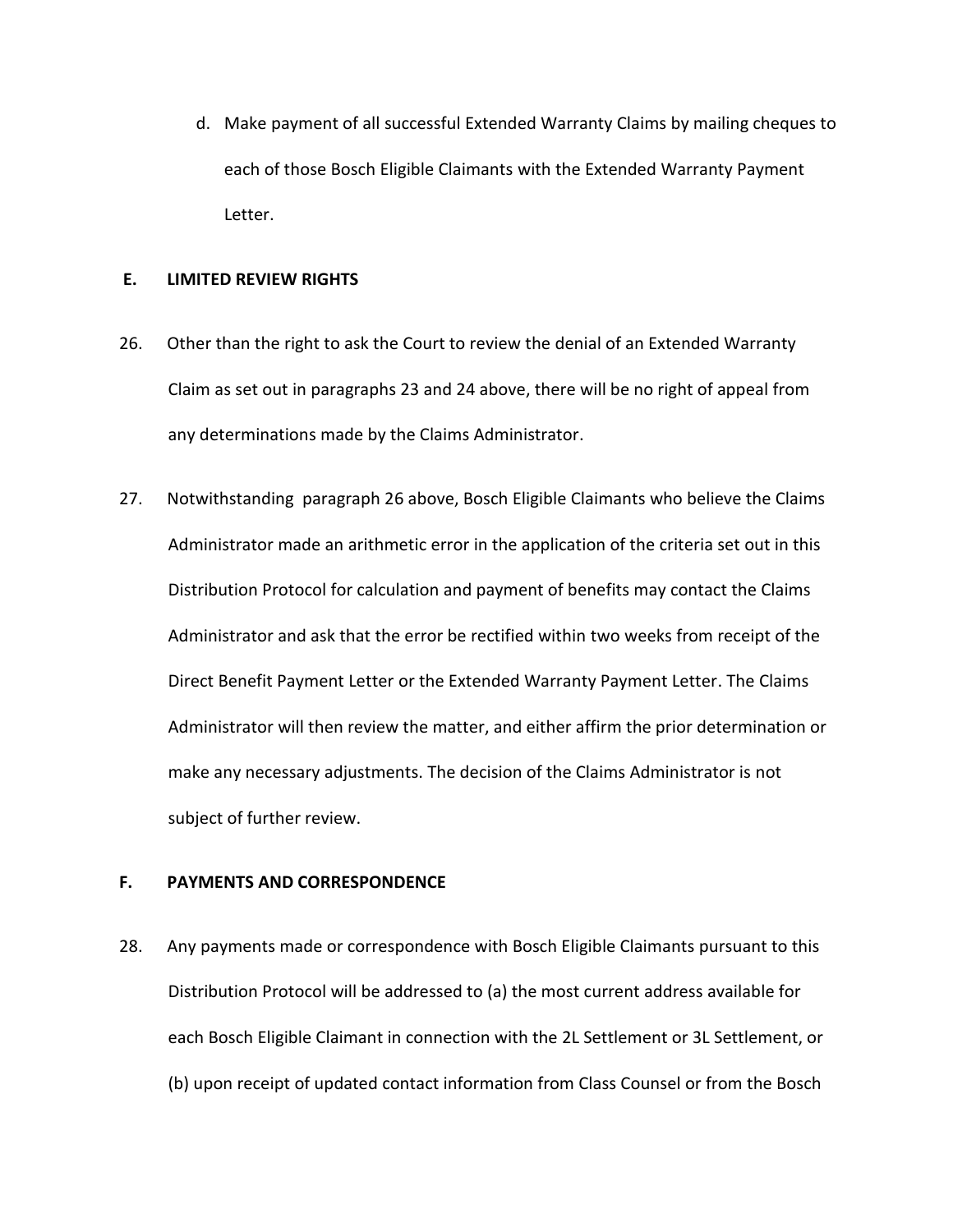Eligible Claimant, to such updated address, in all cases subject to any reasonable verification the Claims Administrator deems necessary, and preferably by email.

## **G. UNDELIVERABLE / UNCASHED AMOUNTS**

- 29. Any Bosch Eligible Claimants whose cheques are returned undeliverable or remain uncashed within 4 months from delivery will receive a courtesy notice from the Claims Administrator reminding them that a payment attempt has been made or that the payment sent to them is about to expire.
- 30. Any Bosch Eligible Claimant who receives an undeliverable payment notice in accordance with this Distribution Protocol will have 4 weeks from the date of said notice to request a further delivery of their benefit.
- 31. Any payments that remain uncashed or undeliverable after 6 months from their issuance will be considered forfeited. Forfeited Direct Benefit Payments will be included in the Extended Warranty Payment Pool.

# **H. FINAL REPORT TO COURT AND RESIDUE**

- 32. As soon as practicable after all Direct Payment Benefits and Claimed Warranty Benefits have been paid, the Claims Administrator will report to Class Counsel on:
	- a. The total amounts paid to each of the four categories of Bosch Eligible Claimants with a breakdown including number of claimants per category;